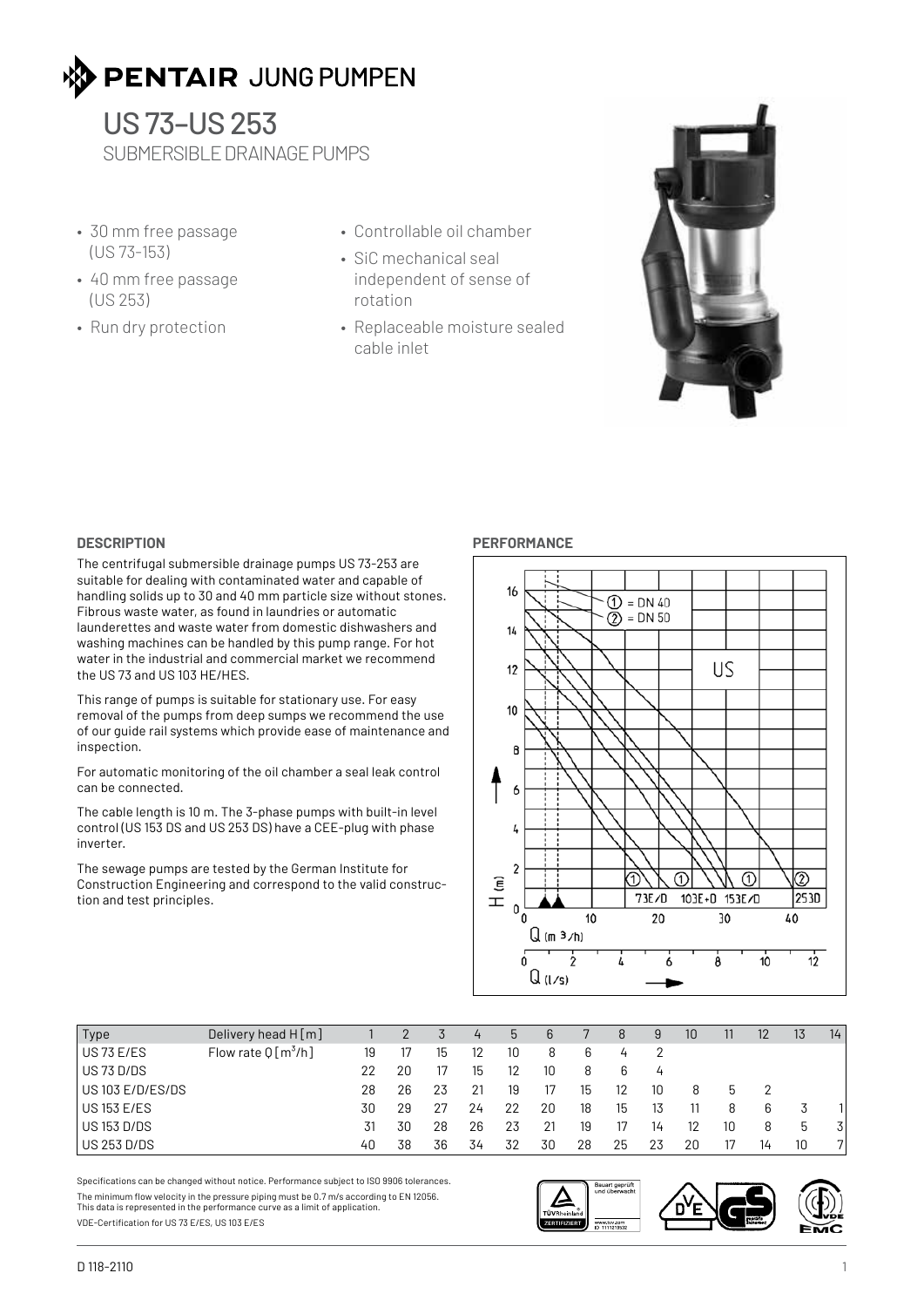### **SCOPE OF SUPPLY**

Pump according to DIN EN 12050 ready for connection with 10 m cable. US 73 and US 103 with safety plug (1-phase) or CEE-Plug (3-phase).

### **MECHANICAL DATA**

US 153 and 253: Pumps without level control with free lead end. Pump with level control with CEE-motor protective plug and phase inverter (3-phase) or safety-plug (1-phase).

| Pump                 | Vertical single-stage           | Shaft           | Stainless steel           |
|----------------------|---------------------------------|-----------------|---------------------------|
| Bearing              | Ball bearings, grease-lubricat- | Impeller        | Vortex impeller, GFK      |
|                      | ed                              | Motor housing   | Edelstahl (253: Grauguss) |
| l Seal on motor side | Duplex rotary shaft seals       | Pump housing    | Grey cast iron            |
| Oil chamber          | Yes                             | Submersible     | Yes                       |
| Seal on medium side  | SiC mechanical seal             | Pressure outlet | IG 11/2" (US253: 2")      |
| Run dry protection   | Yes                             |                 |                           |

### **ELECTRICAL DATA**

| Power line        | <sub>i</sub> 0m H07RN-F | Insulation class   | .253:F<br>ВG |
|-------------------|-------------------------|--------------------|--------------|
| Type of enclosure | IP 68                   | Winding thermostat | Yes          |

### **US 73–US 253**

| Type                        | Code No.                                      | Voltage      | Motor rating |           | $Cur-$ | Wires | Motor pro-              | Plug       | Free pas- | Weight  |
|-----------------------------|-----------------------------------------------|--------------|--------------|-----------|--------|-------|-------------------------|------------|-----------|---------|
|                             |                                               |              | P1           | P2        | rent   |       | tection                 |            | sage      |         |
| Without level control       |                                               |              |              |           |        |       |                         |            |           |         |
| <b>US73E</b>                | JP00676                                       | 1/N/PE~230 V | $0.83$ kW    | $0.50$ kW | 3.9A   | 3G1,0 | Integrated              | Safety     | 30 mm     | 12.5 kg |
| <b>US73D</b>                | JP00677                                       | 3/PE~400 V   | $0.85$ kW    | $0.60$ kW | 1.4A   | 4G1,0 | Integrated              | <b>CEE</b> | 30 mm     | 12.5 kg |
| <b>US103E</b>               | JP09280                                       | 1/N/PE~230 V | 1.37 kW      | $0.98$ kW | 6.0 A  | 3G1,0 | Integrated              | Safety     | 30 mm     | 14.0 kg |
| <b>US103D</b>               | JP09258                                       | 3/PE~400 V   | 1.36 kW      | 1.06 kW   | 2.4A   | 4G1,0 | Integrated              | CEE        | 30 mm     | 14.5 kg |
| <b>US153E</b>               | JP09311                                       | 1/N/PE~230 V | 1.60 kW      | 1.21 kW   | 7.5A   | 3G1,0 | on request <sup>1</sup> | Without    | 30 mm     | 14.5 kg |
| <b>US153D</b>               | JP09302                                       | 3/PE~400 V   | 1.70 kW      | $1.41$ kW | 3.1A   | 4G1,0 | on request <sup>1</sup> | Without    | 30 mm     | 15.0 kg |
| With built-in level control |                                               |              |              |           |        |       |                         |            |           |         |
| <b>US 73 ES</b>             | JP00678                                       | 1/N/PE~230 V | $0.83$ kW    | $0.50$ kW | 3.9A   | 3G1,0 | Integrated              | Safety     | 30 mm     | 12.5 kg |
| <b>US 73 DS</b>             | JP00679                                       | 3/PE~400 V   | $0.85$ kW    | $0.60$ kW | 1.4A   | 4G1,0 | Integrated              | <b>CEE</b> | 30 mm     | 13.0 kg |
| <b>US103 ES</b>             | JP09281                                       | 1/N/PE~230 V | 1.37 kW      | $0.98$ kW | 6.0 A  | 3G1,0 | Integrated              | Safety     | 30 mm     | 14.0 kg |
| <b>US103DS</b>              | JP09259                                       | 3/PE~400 V   | 1.36 kW      | 1.06 kW   | 2.4A   | 4G1.0 | Integrated              | CEE        | 30 mm     | 15.0 kg |
| <b>US153 ES</b>             | JP09247                                       | 1/N/PE~230 V | 1.60 kW      | 1.21 kW   | 7.5A   | 3G1,0 | Integrated              | Safety     | 30 mm     | 16.0 kg |
| <b>US 153 DS</b>            | JP09249                                       | 3/PE~400 V   | 1.70 kW      | 1.41 kW   | 3.1A   | 4G1,0 | Integrated              | CEE        | 30 mm     | 17.0 kg |
| Without level control       |                                               |              |              |           |        |       |                         |            |           |         |
| US 253 D                    | JP09303                                       | 3/N/PE~400 V | 2.60 kW      | 2.10 kW   | 4.4A   | 6G1,5 | on request <sup>1</sup> | Without    | 40 mm     | 26.5 kg |
| With built-in level control |                                               |              |              |           |        |       |                         |            |           |         |
| <b>US 253 DS</b>            | JP09251                                       | 3/N/PE~400 V | 2.60 kW      | 2.10 kW   | 4.4A   | 6G1,5 | Integrated              | <b>CEE</b> | 40 mm     | 28.0 kg |
|                             | Protective motor plug necessary see accessory |              |              |           |        |       |                         |            |           |         |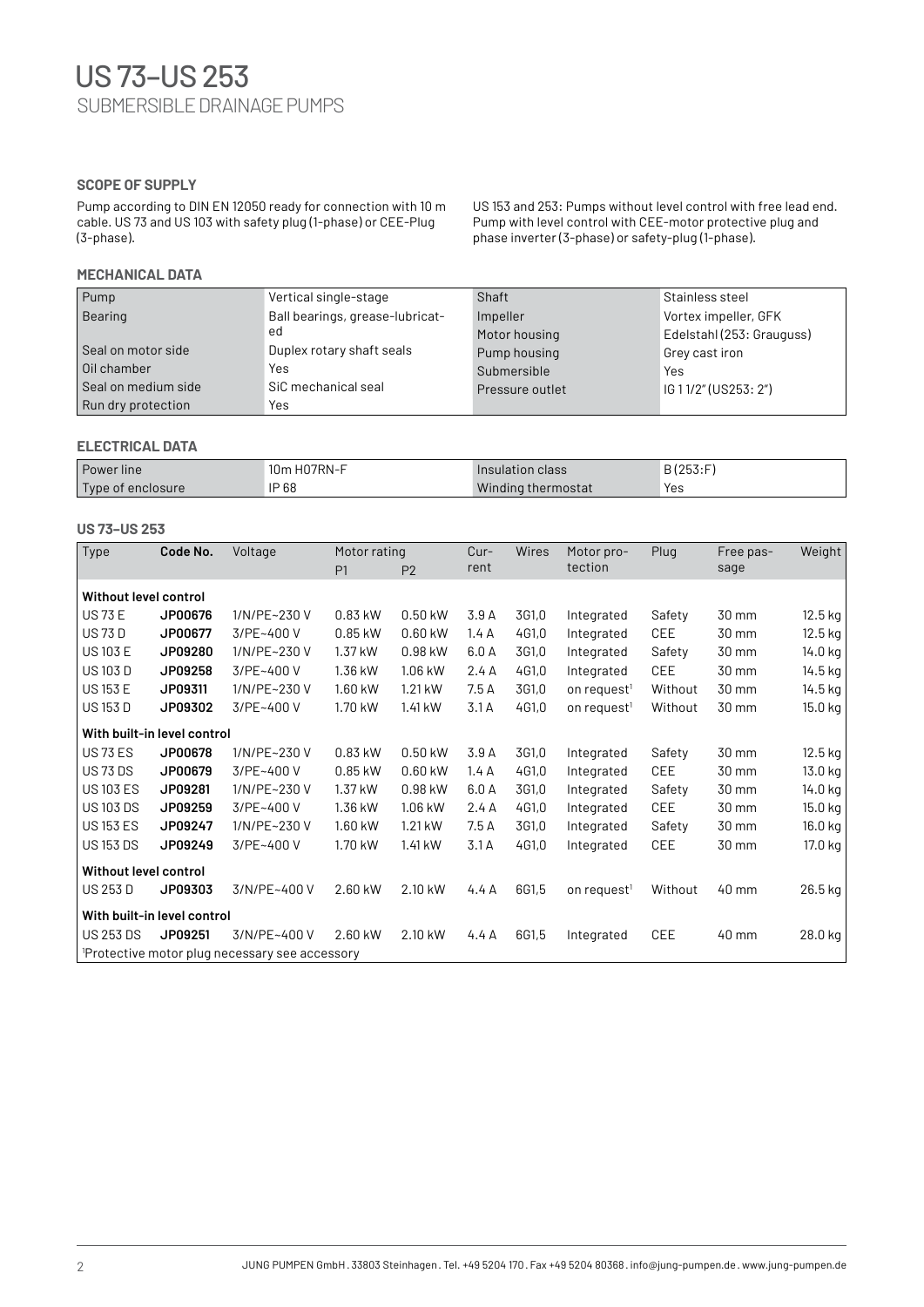### **Dimensions and switching points US 73, US 103, US 153 (mm) Dimensions US 253 (mm)**





### **Dimensions and switching points with GR 40 (mm) Dimensions with GR 50 (mm)**



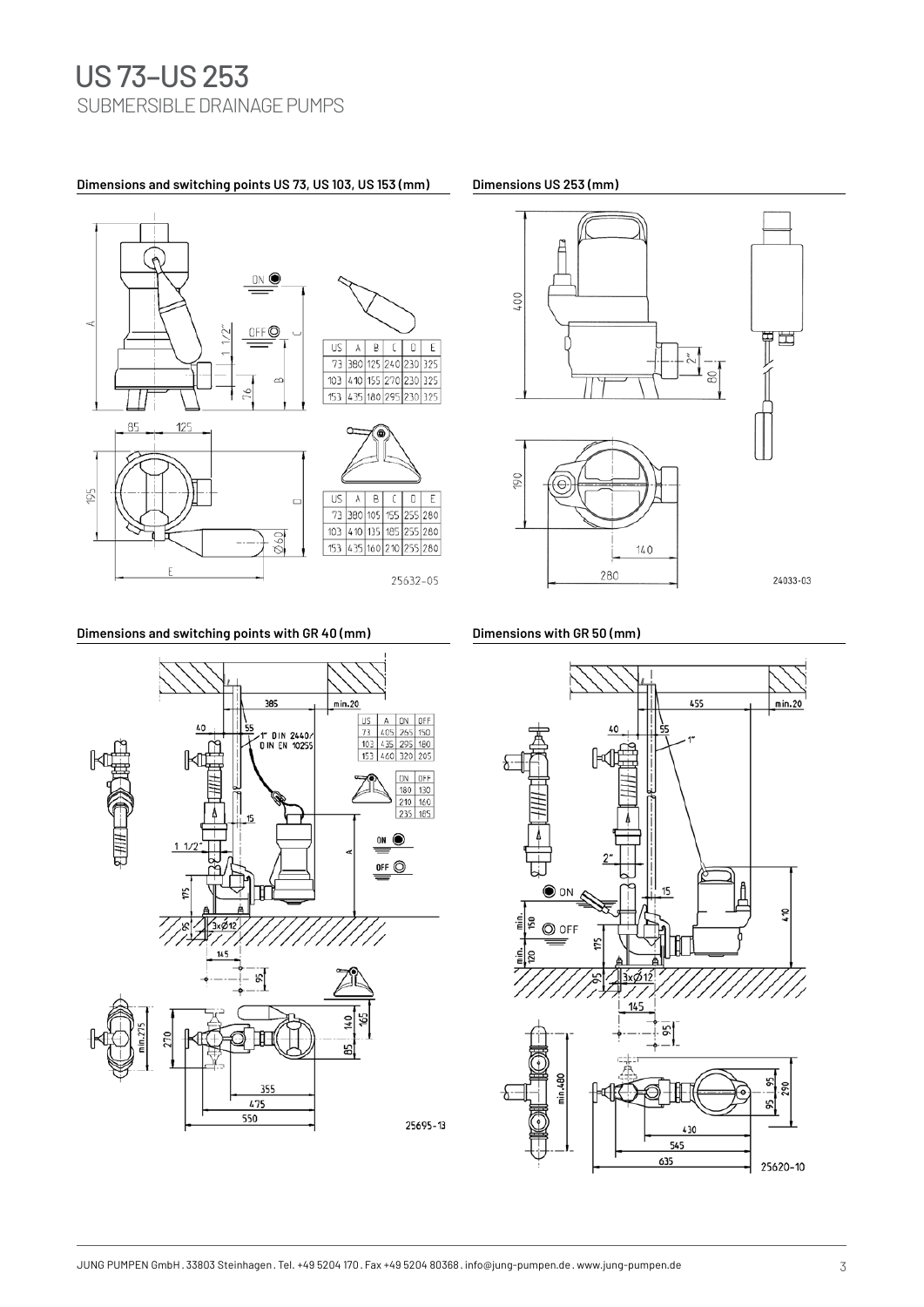## SUBMERSIBLE DRAINAGE PUMPS US 73–US 253

### **Example of single pump station with GR Example of duplex pump station**



Single unit 1½" with GR 40: sump area min. 40x60 cm Single unit 1½" without GR: sump area min. 40x40 cm Single unit 2" with GR 50 S: sump area min. 40x65 cm Single unit 2" without GR: sump area min. 40x50 cm Duplex unit 1½" with GR 40: sump area min. 60x60 cm Duplex unit 1½" without GR: sump area min. 40x60 cm Duplex unit 2" with GR 50: sump area min. 70x70 cm

### **MECHANICAL ACCESSORY** Г



Duplex unit 2" without GR: sump area min. 50x70 cm

In case of installation beneath the backpressure level the pressure tube must be taken in a loop over the local backup level acc. to EN 12056. Besides, it must be secured with an EN 12050-4-proofed swing-type check valve. Additionally we recommend an alarm system. In accordance with EN 12056-4 section 5.1, it has a built-in automatic spare pump or a double attachment included, which ensures that sewage drainage is not interrupted. Suspend control unit in a dry room

**Code No.**

|   |                                       |                             |               | <b>ODDE ITO.</b> |
|---|---------------------------------------|-----------------------------|---------------|------------------|
| 工 | <b>Swing-type check valve</b><br>(1)  |                             |               |                  |
| B | EN 12050-4<br>R40                     | 11/2" (DN 40), PN 4         | 150x120 (HxB) | JP00317          |
|   | DR 40 EN 12050-4                      | 11/2" (DN 40), PN 4         | 200x280 (HxB) | JP09155          |
|   | EN 12050-4<br><b>R50</b>              | 2" (DN 50), PN 4            | 150x120 (HxB) | JP00326          |
|   | <b>Ball-type check valve</b>          |                             |               |                  |
| н | EN 12050-4<br><b>KE40</b>             | 11/2" (DN 40), PN 6         | 170x125 (HxB) | JP47974          |
|   | EN 12050-4<br>K50                     | 2" (DN 50), PN 6            | 185x155 (HxB) | JP44782          |
|   | $\bf{(2)}$<br><b>Stop valve</b>       | brass, 11/2" (DN 40), PN 16 | 125x60 (HxB)  | JP44786          |
| B |                                       | brass, 2" (DN 50), PN 16    | 140x70 (HxB)  | JP44787          |
|   | <b>Elastic connection</b><br>$\bf(3)$ | 11/2" (DN 40), PN 4         | 120x50 (HxD)  | JP44777          |
|   |                                       | 2" (DN 50), PN 4            | 150x63 (HxD)  | JP44775          |
|   | <b>Hose band clamp</b><br>$\bf(4)$    | $1\frac{1}{2}$              |               | JP44763          |
|   |                                       | 2 <sup>''</sup>             |               | JP44764          |
|   | $\bf (\bar{\bf 5})$<br>Elbow          | $1\frac{1}{2}$              |               | JP45953          |
|   |                                       | 2 <sup>''</sup>             |               | JP44771          |
|   |                                       |                             |               |                  |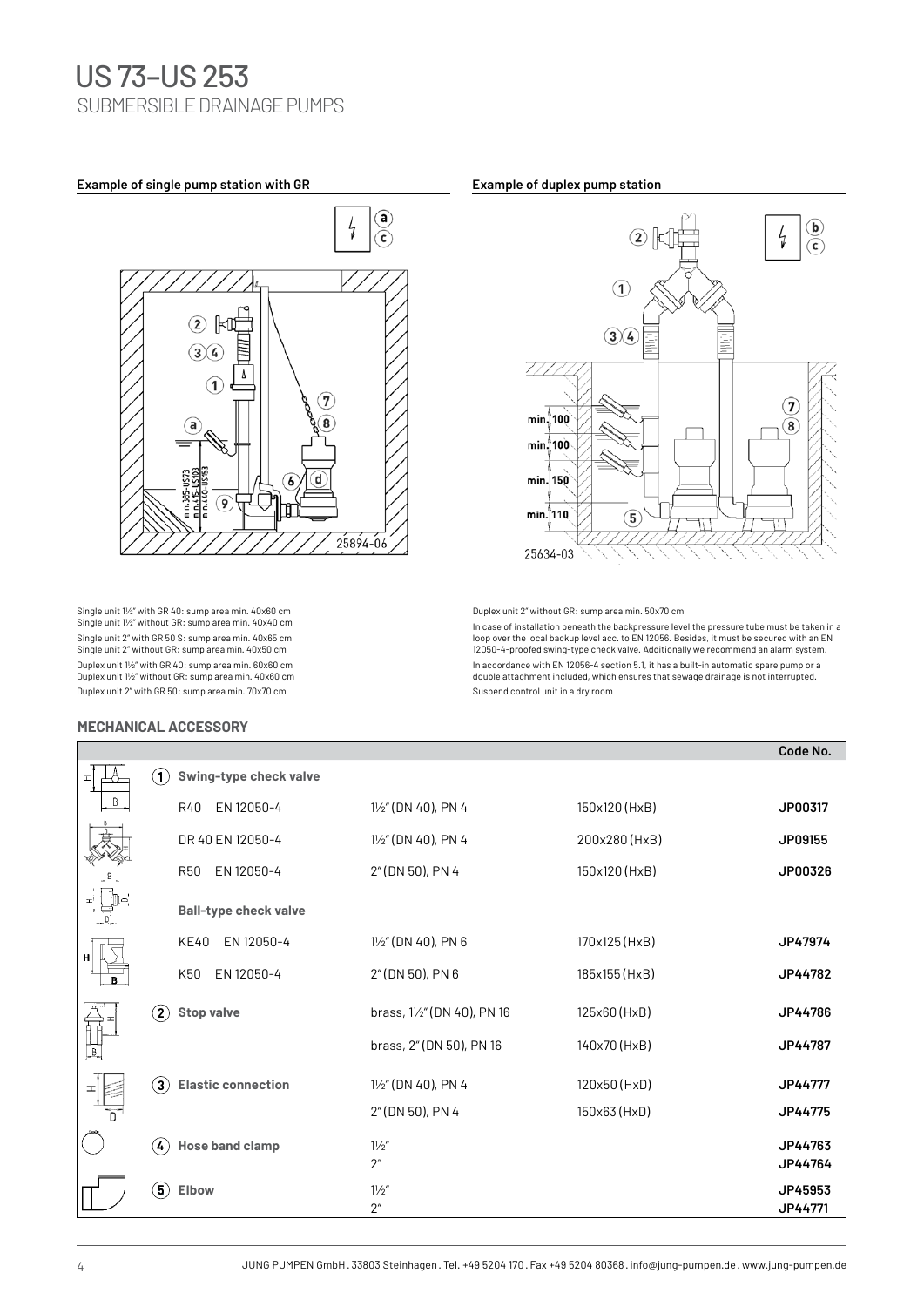# SUBMERSIBLE DRAINAGE PUMPS US 73–US 253

### **MECHANICAL ACCESSORY**

|         |                                                 |                                                                                                                                                        | Code No.                      |
|---------|-------------------------------------------------|--------------------------------------------------------------------------------------------------------------------------------------------------------|-------------------------------|
|         | <b>Special float</b><br>$\left( 6\right)$       | for lower switching points                                                                                                                             | JP44795                       |
| ⇔⊝⊧⊙⇔   | $^{\prime}$ 7,<br>Chain                         | certified, 2.5 m, 320 kg, 5 rings (EN 818 mod.)<br>certified, 5.0 m, 320 kg, 8 rings (EN 818 mod.)<br>certified, 7.5 m, 320 kg, 11 rings (EN 818 mod.) | JP45901<br>JP45902<br>JP47365 |
|         | $\left( \mathbf{8}\right)$<br>Webbing           | with shackle                                                                                                                                           | JP45168                       |
| 다.<br>다 | Guide rail system<br>$\left( \mathbf{9}\right)$ | GR 40<br>GR 50                                                                                                                                         | JP25592<br>JP25593            |
|         | Guide rail 1"                                   | 1500 mm                                                                                                                                                | JP48937                       |
|         | Guide rail 1"                                   | 2000 mm                                                                                                                                                | JP48938                       |
|         | Guide rail 1"                                   | 2500 mm                                                                                                                                                | JP48939                       |
|         | Guide rail 1"                                   | 3000 mm                                                                                                                                                | JP48940                       |

### **ELECTRICAL ACCESSORY**

|           |                                                              |                                                                                                                        | Code No.           |
|-----------|--------------------------------------------------------------|------------------------------------------------------------------------------------------------------------------------|--------------------|
| ´a`       | <b>Alarm unit</b>                                            |                                                                                                                        |                    |
|           | AG3                                                          | subm. ball contact switch, mains dependent, potential-free con-<br>tact.3 m cable                                      | JP44891            |
|           | AG10                                                         | subm. ball contact switch, mains dependent, potential-free contact,<br>9.5 m cable                                     | JP44892            |
|           | <b>Washing machine stop</b><br>AW3                           | subm. ball contact switch, mains dependent, 3 m cable                                                                  | JP44895            |
|           | <b>AWO</b>                                                   | for alarm forwarding in case of several washing machines                                                               | JP44899            |
| (b        | <b>Control for duplex units</b>                              |                                                                                                                        |                    |
|           | Control unit BD 00 E<br>Control unit HIGHLOGO 2-00 E         | 230 V, for pumps U3-U6, US 62-105, UV3, UV 300, 08/2 ME<br>230 V                                                       | JP45735<br>JP47996 |
|           | Control unit BD 00                                           | 400 V, for pumps U6, US 62-105, UV 300                                                                                 | JP45993            |
|           | Control unit HIGHLOGO 2-00                                   | 400V                                                                                                                   | JP47997            |
|           | Control unit BD 25                                           | 400 V, for pumps US 151-155                                                                                            | JP45737            |
|           | Control unit HIGHLOGO 2-25                                   | 400V                                                                                                                   | JP47998            |
|           | Control unit BD 46                                           | 400 V, for pumps US 251-253, UV 620-3, UV 625-3                                                                        | JP45739            |
|           | Control unit HIGHLOGO 2-46                                   | 400 V                                                                                                                  | JP47999            |
|           | Level control                                                |                                                                                                                        |                    |
|           | Subm. switch pack B                                          | 3 subm. ball contact switch with 9.5 m and fixing devices                                                              | JP16725            |
|           | Subm. switch pack BmG                                        | 3 subm. ball contact switch with 9.5 m and counterweight                                                               | JP16726            |
|           | <b>Protective motor plug</b>                                 |                                                                                                                        |                    |
|           | Protective motor plug, 8 A<br>CEE motor protection 2,5-4,0 A | 230 V, for pumps without integrated motor protection<br>400 V, mandatory for pumps without integrated motor protection | JP44753<br>JP44754 |
|           | CEE motor protection 4,0-6,0 A                               | 400 V, mandatory for pumps without integrated motor protection                                                         | JP44751            |
| $\bf (c)$ | <b>Rechargeable battery</b>                                  | for mains independent alarm                                                                                            | JP44850            |
|           |                                                              |                                                                                                                        |                    |
| d.        | <b>Seal leak detector</b>                                    | <b>DKG</b>                                                                                                             | JP44900            |
|           | <b>Smart Home</b>                                            | FTJP radio transmitter                                                                                                 | JP47209            |
|           |                                                              |                                                                                                                        |                    |